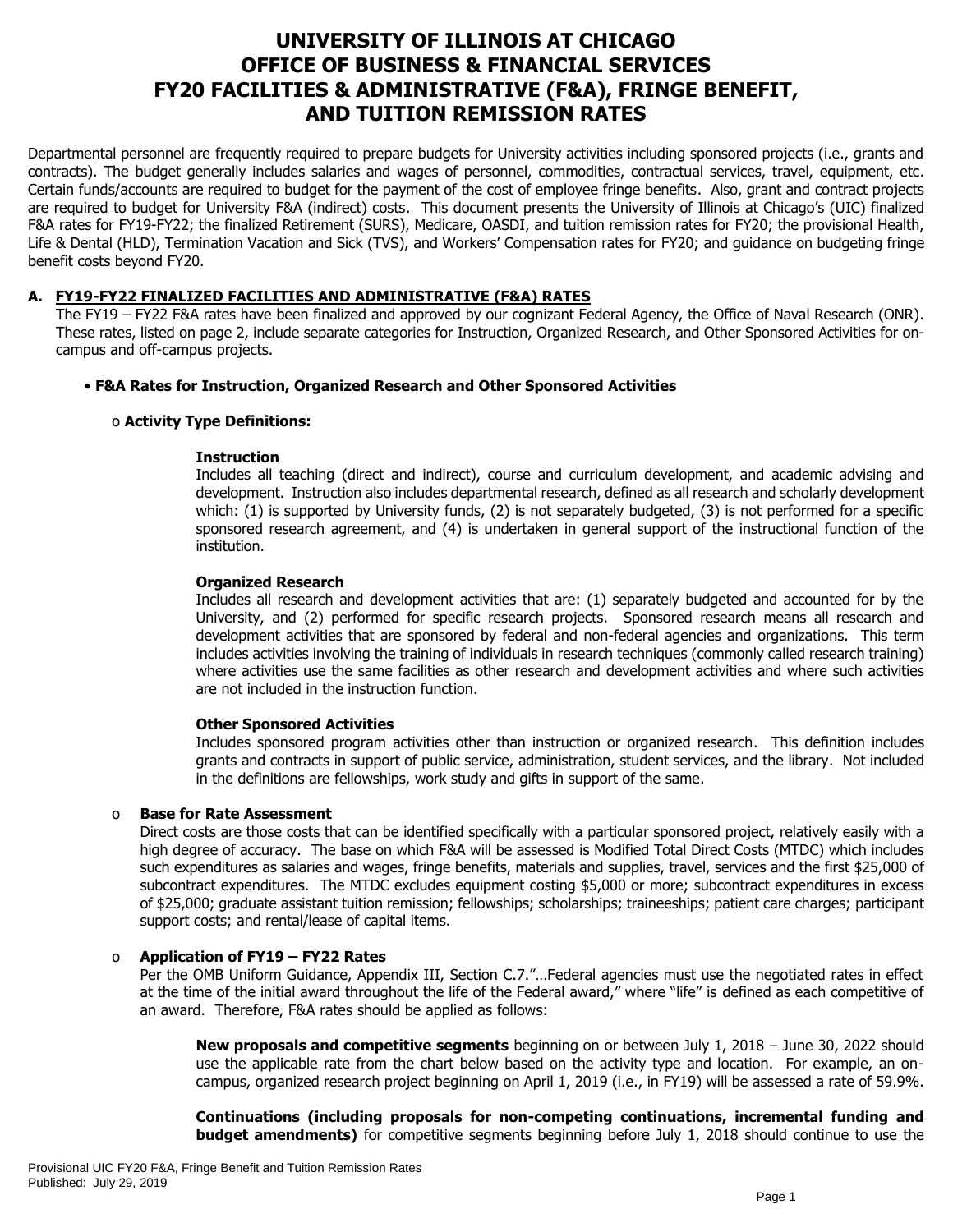applicable F&A rate in effect at the beginning of the competitive segment and specified in the original award document. For example, an on-campus, instruction project beginning on April 1, 2018 (i.e., in FY18) should continue to be assessed an F&A rate of 42.4% (see FY18 rates here).

#### Use of On-/Off-Campus Rate

The on-campus rate should be used for proposals where all work is done using University facilities. The On-Campus rate is to be assessed except when a portion of the sponsored agreement is performed at an off-campus site. The criteria for utilization of the off-campus rate consists of all of the following: (a) performance at the off-campus site must be on a continuous basis; intermittent performance is not sufficient; (b) the University personnel working or engaged on the project must be physically located at an off-campus site; and (c) the off-campus performance must be of sufficient duration; normally a full semester, summer term or period of performance of the sponsored agreement. The space on the South Campus and at 2242 W Harrison that the University leases to UIC departments is considered off-campus. The off-campus rate will be used for the off-campus portion of the work on a sponsored agreement.

Off-campus costs may include costs incurred at the off-campus site for salaries, related benefits, supplies, utility costs, rent, local travel and other similar costs, which are treated as direct. Travel to and from an off-campus site is considered an offcampus cost.

| <b>Chicago Campus Facilities and Administrative (F&amp;A) Rates</b>          |                  |  |  |  |  |
|------------------------------------------------------------------------------|------------------|--|--|--|--|
| <b>Finalized FY19-FY22 Rates</b>                                             | <b>FY19-FY22</b> |  |  |  |  |
| Instruction                                                                  | 40.6%            |  |  |  |  |
| Organized Research                                                           | 59.9%            |  |  |  |  |
| <b>Other Sponsored Activities</b>                                            | 36.0%            |  |  |  |  |
| All Off-Campus Awards (Instruction, Organized Research, and Other Sponsored) | 26.0%            |  |  |  |  |

#### • **F&A Rates for Clinical Drug Trials**

#### o **Definition**

These include studies performed for private sponsors which involve human subjects in drug protocols.

#### o **Base for Rate Assessment**

The base for rate assessment is total direct costs. Total direct costs include all costs charged to a sponsored program account, excluding indirect costs, costs of education allowance and administrative allowances.

#### o **FY20 F&A Rate for Clinical Drug Trials** Clinical drug trials are assessed at a rate of 25.0%. This rate was established during FY1994 for non-federally funded clinical drug studies and is applied to Total Direct Costs (TDC)

# **B. FY20 GRADUATE ASSISTANT TUITION REMISSION RATE (SPONSORED ACCOUNTS)**

The Fiscal Year 2020 graduate assistant tuition remission rate will remain 42%.Salaries of graduate assistants with tuition and fee waivers are the base for the assessment of the tuition remission rate. This rate is applied to all GA/RA/TAs working on sponsored programs. Please note that the campus also assesses a "GA tuition remission benefit cost" charge on non-sponsored accounts. More information on this charge is available here: [Memo on Tuition Remission for Graduate Assistants](https://www.obfs.uillinois.edu/common/pages/DisplayFile.aspx?itemId=436386).

# **C. FY20 FRINGE BENEFITS RATES (PROVISIONAL AND FINALIZED)**

Fringe benefit rates are updated annually and audited and approved by the Federal government near the beginning of each fiscal year. Unlike facilities and administrative cost rates, changes in fringe benefit rates are assessed immediately when they become effective, even if the budgeted rates are different. The UIC FY20 Fringe Benefit rates included in the table on pages 3 and 4 are effective July 1, 2019 with BW 15 and MN 8 pay periods (with the exception of Retirement, which is effective with BW 14 and MN 7). The Retirement (SURS), Medicare, and OASDI rates are finalized; however, the Health, Life & Dental (HLD), Termination Vacation and Sick (TVS), and Workers' Compensation rates are provisional. Please refer to *[System Human Resource Services](https://www.hr.uillinois.edu/benefits/)* for detailed information on State of Illinois Plans, Eligibility for State Benefit Plans, and Part-Time Insurance Eligibility for additional fringe benefit eligibility information. Contact [Payroll](https://www.obfs.uillinois.edu/payroll/customer-service/) for assistance with the Substantial Presence test and for additional fringe benefit information related to residents on J-1, J-2, F-1 and F-2 visas.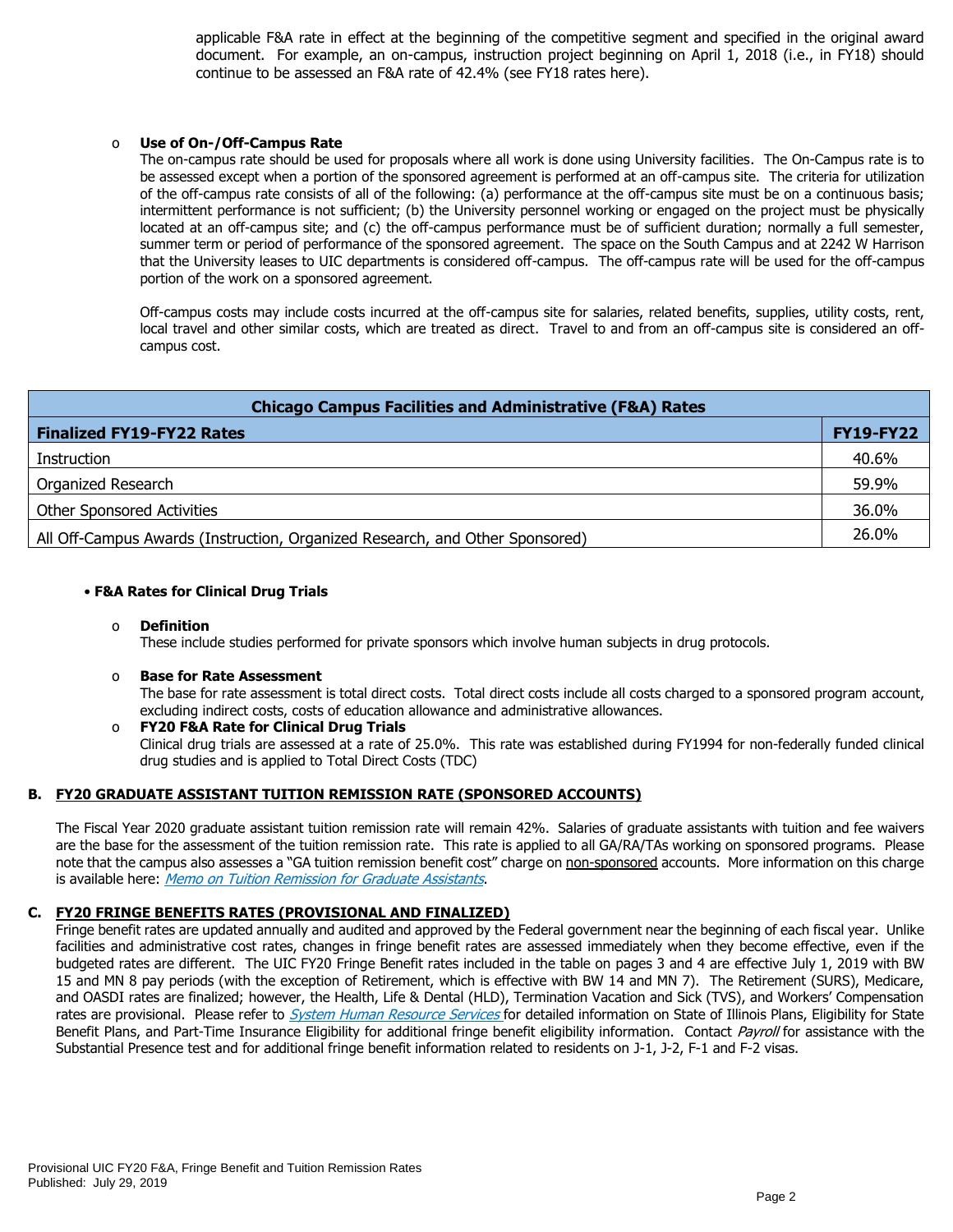The following 2 charts detail the fringe benefit costs by appointment type. The first chart below, details fringe benefit charges to sponsored accounts. The second chart on the following page details fringe benefit charges to non-sponsored accounts. The primary differences between the 2 charts are highlighted in yellow on each chart.

# **CHICAGO CAMPUS FY20 FRINGE BENEFIT RATES APPLICABLE TO SPONSORED PROJECTS**

This Chart Details Fringe Benefit Rates for Appointments Commonly Charged to Sponsored Projects; It is for Budgeting Purposes and is Not Intended to be Used as a Basis for Determining Benefits Eligibility\*

| <b>Appointment</b>                                                                                            | <b>Total Fringe</b><br><b>Benefits Rate</b> | <b>Finalized</b><br><b>Retirement</b><br>$(SURS)**$ | <b>Provisional</b><br>Health, Life<br>& Dental | <b>Provisional</b><br><b>Workers'</b><br>$Comp+$ | <b>Provisional</b><br>Term.<br><b>Vacation/Sick</b> | <b>Finalized</b><br>Medicare# | <b>Finalized</b><br><b>OASDI</b> |
|---------------------------------------------------------------------------------------------------------------|---------------------------------------------|-----------------------------------------------------|------------------------------------------------|--------------------------------------------------|-----------------------------------------------------|-------------------------------|----------------------------------|
| Academic and Non-Academic Employees<br>Eligible for SURS and Insurance*                                       | 34.22%                                      | 13.02%                                              | 18.89%                                         | 0.01%                                            | 0.85%                                               | 1.45%                         |                                  |
| Academic and Non-Academic Employees<br>Eligible for SURS, but Ineligible for Insurance*                       | 15.33%                                      | 13.02%                                              |                                                | 0.01%                                            | 0.85%                                               | 1.45%                         |                                  |
| Hourly Student Employees Enrolled 6 hours or More (Fall / Spring)<br>Or Enrolled 3 hours or More (Summer)     | 0.01%                                       |                                                     |                                                | 0.01%                                            |                                                     |                               |                                  |
| Hourly Student Employees Enrolled Less Than 6 hours (Fall / Spring)<br>Or Enrolled Less Than 3 hours (Summer) | 7.66%                                       |                                                     |                                                | 0.01%                                            |                                                     | 1.45%                         | 6.20%                            |
| GA/RA/TAs Enrolled 6 hours or More (Fall / Spring)<br>Or Enrolled 3 hours or More (Summer)                    | 3.69%                                       |                                                     | 3.68%                                          | 0.01%                                            |                                                     |                               |                                  |
| GA/RA/TAs Enrolled Less Than 6 hours (Fall / Spring)<br>Or Enrolled Less Than 3 hours (Summer)                | <b>11.34%</b>                               |                                                     | 3.68%                                          | 0.01%                                            |                                                     | 1.45%                         | 6.20%                            |
| <b>Hospital Residents</b>                                                                                     | 33.36%                                      | 13.02%                                              | 18.89%                                         |                                                  |                                                     | 1.45%                         |                                  |
| Academic and Non-Academic Employees<br>Ineligible for SURS and Insurance*                                     | 7.66%                                       |                                                     |                                                | 0.01%                                            |                                                     | 1.45%                         | 6.20%                            |
|                                                                                                               |                                             |                                                     |                                                |                                                  |                                                     |                               |                                  |

Research Associates receive fringe benefits that are consistent with their appointment type, detailed above.

Retired employees who are rehired by the University are assessed for Term. Vacation and Sick (0.85%), Medicare (1.45%) and Workers' Comp (0.01%).

Fellowships are not assessed fringe benefits.

\*Please refer to the [System Human Resource Services](https://www.hr.uillinois.edu/benefits/) for detailed information on State of Illinois Plans, Eligibility for State Benefit Plans, and Part-Time Insurance Eligibility.

\*\* For employees who have elected the self-managed plan, the actual rate of 7.6% will be charged.

\*\* The current annual compensation limit for SURS is \$280,000 (for participants certified on or after July 1, 1996) and \$114,951.83 for new employees hired as of January 1, 2011. † For Auxiliary Services, the Worker's Compensation rate is 0.20%.

‡This chart includes a Medicare charge for employees hired after 4/1/86. There are no Medicare charges for employees hired before that date.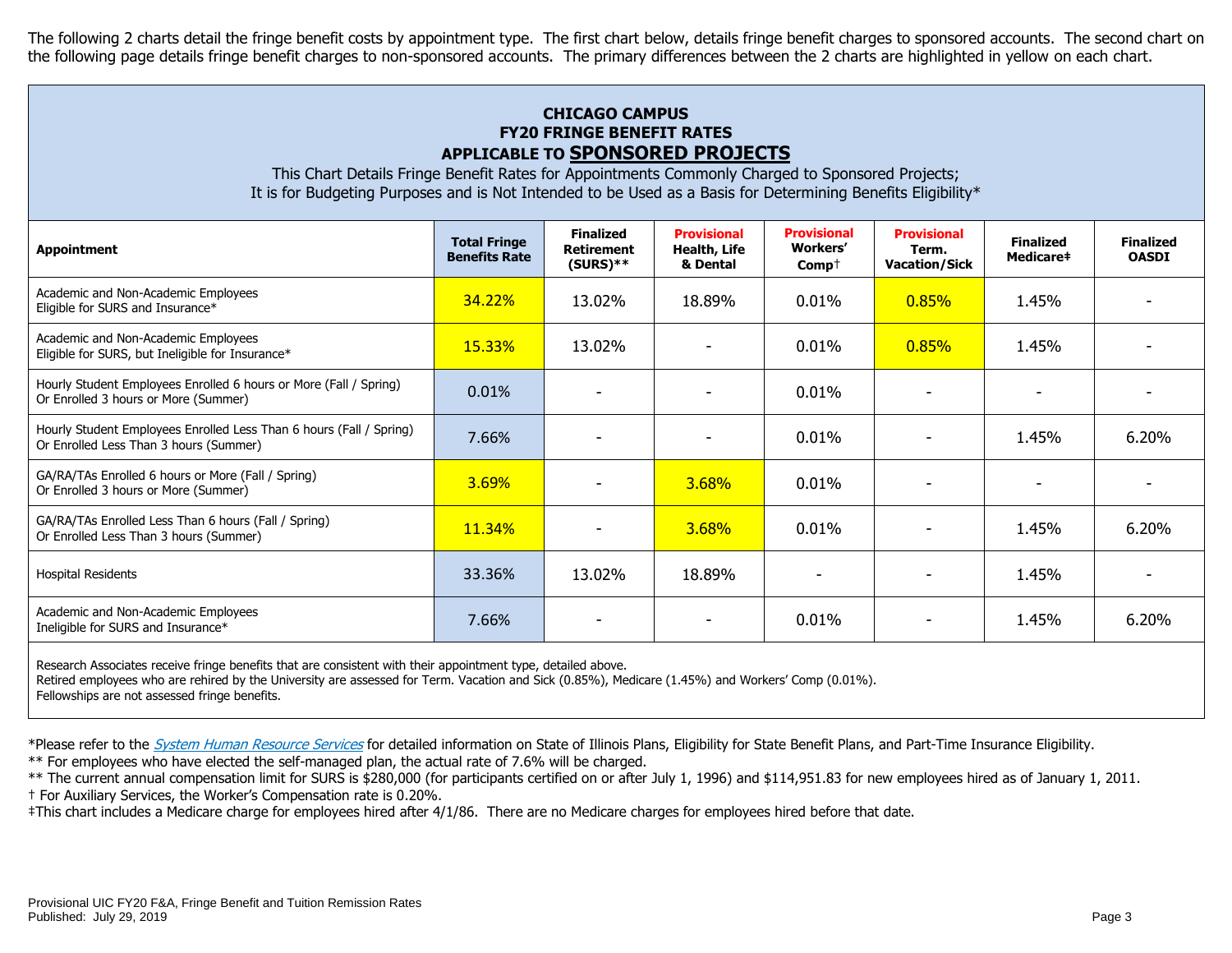# **CHICAGO CAMPUS FY20 FRINGE BENEFIT RATES APPLICABLE TO OTHER ASSESSED ACCOUNTS**

(ADMINISTRATIVE ALLOWANCES, ICR, PRIVATE UNRESTRICTED GIFTS, ETC) This Chart Details Fringe Benefit Rates for Appointments Commonly Charged to Other Assessed Accounts; It is for Budgeting Purposes and is Not Intended to be Used as a Basis for Determining Benefits Eligibility\*

| <b>Appointment</b>                                                                                                                                                                                                             | <b>Total Fringe</b><br><b>Benefits Rate</b> | <b>Finalized</b><br><b>Retirement</b><br>$(SURS)**$ | <b>Provisional</b><br><b>Health, Life</b><br>& Dental | <b>Provisional</b><br>Workers'<br>$Comp+$ | <b>Provisional</b><br>Term.<br><b>Vacation/Sick</b> | <b>Finalized</b><br><b>Medicare‡</b> | <b>Finalized</b><br><b>OASDI</b> |
|--------------------------------------------------------------------------------------------------------------------------------------------------------------------------------------------------------------------------------|---------------------------------------------|-----------------------------------------------------|-------------------------------------------------------|-------------------------------------------|-----------------------------------------------------|--------------------------------------|----------------------------------|
| Academic and Non-Academic Employees<br>Eligible for SURS and Insurance*                                                                                                                                                        | 33.37%                                      | 13.02%                                              | 18.89%                                                | 0.01%                                     | $\overline{\phantom{0}}$                            | 1.45%                                |                                  |
| Academic and Non-Academic Employees<br>Eligible for SURS, but Ineligible for Insurance*                                                                                                                                        | <b>14.48%</b>                               | 13.02%                                              |                                                       | 0.01%                                     | $\equiv$                                            | 1.45%                                |                                  |
| Hourly Student Employees Enrolled 6 hours or More (Fall / Spring)<br>Or Enrolled 3 hours or More (Summer)                                                                                                                      | 0.01%                                       |                                                     |                                                       | 0.01%                                     | $\overline{\phantom{0}}$                            |                                      |                                  |
| Hourly Student Employees Enrolled Less Than 6 hours (Fall / Spring)<br>Or Enrolled Less Than 3 hours (Summer)                                                                                                                  | 7.66%                                       |                                                     |                                                       | 0.01%                                     |                                                     | 1.45%                                | 6.20%                            |
| GA/RA/TAs Enrolled 6 hours or More (Fall / Spring)<br>Or Enrolled 3 hours or More (Summer)                                                                                                                                     | 0.01%                                       |                                                     | $\overline{\phantom{0}}$                              | 0.01%                                     |                                                     |                                      |                                  |
| GA/RA/TAs Enrolled Less Than 6 hours (Fall / Spring)<br>Or Enrolled Less Than 3 hours (Summer)                                                                                                                                 | 7.66%                                       | ٠                                                   | ٠                                                     | 0.01%                                     | ۰                                                   | 1.45%                                | 6.20%                            |
| <b>Hospital Residents</b>                                                                                                                                                                                                      | 33.36%                                      | 13.02%                                              | 18.89%                                                |                                           |                                                     | 1.45%                                |                                  |
| Academic and Non-Academic Employees<br>Ineligible for SURS and Insurance*                                                                                                                                                      | 7.66%                                       |                                                     |                                                       | 0.01%                                     |                                                     | 1.45%                                | 6.20%                            |
| the second contract of the second contract of the second contract of the second contract of the second contract of the second contract of the second contract of the second contract of the second contract of the second cont |                                             |                                                     |                                                       |                                           |                                                     |                                      |                                  |

Research Associates receive fringe benefits that are consistent with their appointment type, detailed above. Retired employees who are rehired by the University are assessed for Term. Vacation and Sick (0.85%), Medicare (1.45%) and Workers' Comp (0.01%). Fellowships are not assessed fringe benefits.

\*Please refer to the [System Human Resource Services](https://www.hr.uillinois.edu/benefits/) for detailed information on State of Illinois Plans, Eligibility for State Benefit Plans, and Part-Time Insurance Eligibility.

\*\* For employees who have elected the self-managed plan, the actual rate of 7.6% will be charged.

\*\* The current annual compensation limit for SURS is \$280,000 (for participants certified on or after July 1, 1996) and \$114,951.83 for new employees hired as of January 1, 2011.

† For Auxiliary Services, the Worker's Compensation rate is 0.20%.

‡This chart includes a Medicare charge for employees hired after 4/1/86. There are no Medicare charges for employees hired before that date.